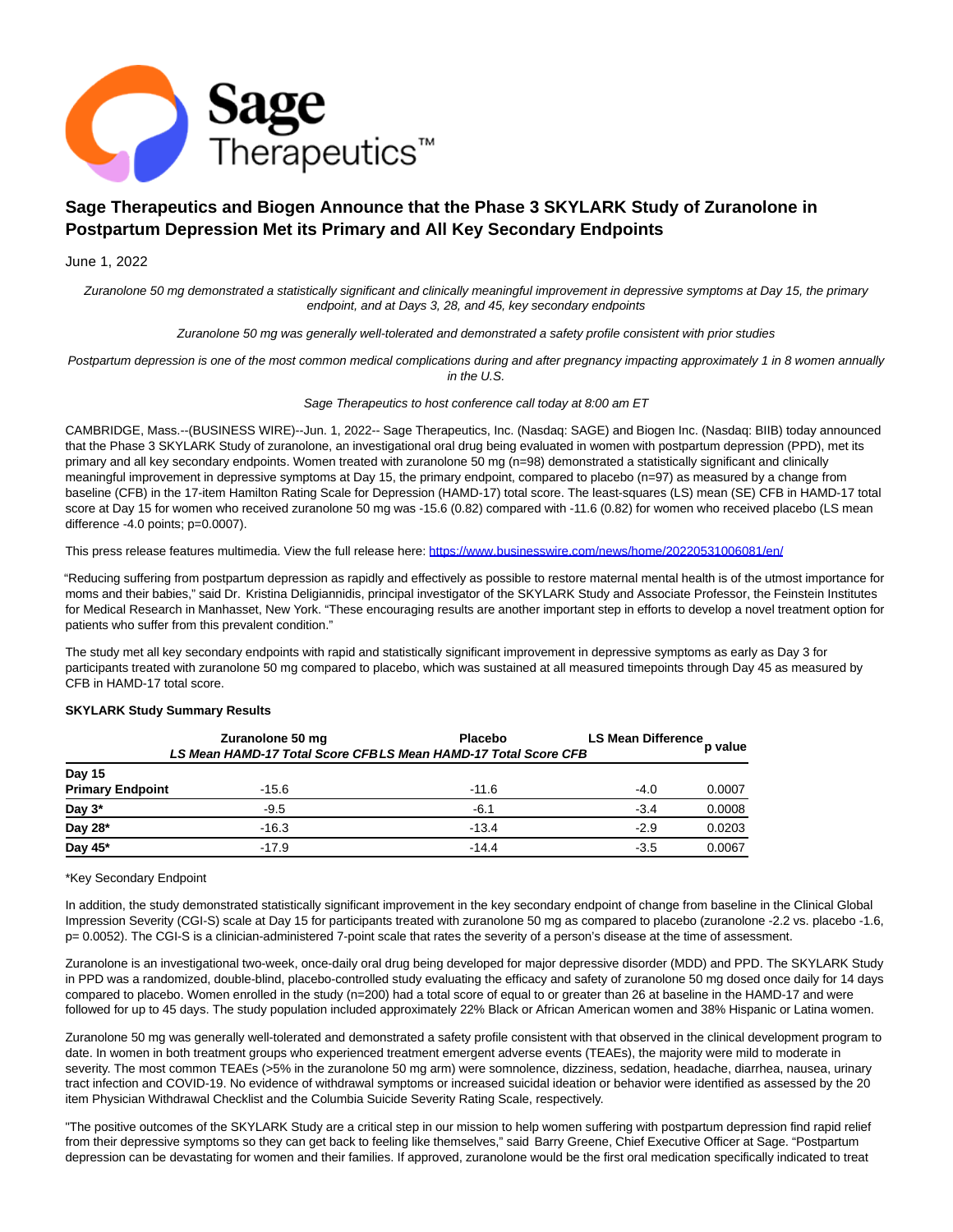## PPD."

"Postpartum depression is frequently under-recognized, and it can take time for women to be clinically diagnosed and treated," said Katherine Dawson, M.D., Head of the Therapeutics Development Unit at Biogen. "Our hope is to be able to offer an innovative treatment option to potentially reduce the overwhelming impact postpartum depression can have on women and their families."

PPD is one of the most common medical complications during and after pregnancy<sup>1</sup> and is estimated to affect approximately one in eight women who have given birth in the U.S. or approximately 500,000 women annually.<sup>2</sup> Symptoms of PPD can include depressed mood, loss of interest in activities, changes in sleep patterns and appetite, decreased energy, feelings of guilt or worthlessness, trouble concentrating and in some cases thoughts of suicide.<sup>3</sup> While recognized by the U.S. Department of Health and Human Services as a high-priority public health issue, screening rates vary and nearly 70% of women with PPD may go undiagnosed.<sup>1</sup>

"Every day we hear about the devastating consequences PPD and other perinatal mood disorders have on women and their families," said Wendy N. Davis, PhD, PMH-C, Executive Director, Postpartum Support International. "Access to treatment for women with PPD is still very low, and promising new medicines that have the potential to work quickly and specifically could provide an additional option that is desperately needed."

The NEST clinical development program for zuranolone in PPD includes the SKYLARK and ROBIN Studies. The first study in the NEST program, the Phase 3 ROBIN Study, also met its primary endpoint. The ROBIN Study was a multicenter, randomized, double-blind, placebo-controlled study evaluating the efficacy, safety, and pharmacokinetics of zuranolone 30 mg in the treatment of PPD. The LANDSCAPE and NEST development program for zuranolone includes 7 clinical studies evaluating the safety and efficacy of zuranolone in MDD and PPD.

Sage Therapeutics and Biogen have initiated a rolling submission of a New Drug Application (NDA) to the U.S. Food and Drug Administration for zuranolone in the treatment of MDD and plan to complete the MDD NDA filing in the second half of 2022. An associated NDA filing for PPD is anticipated in early 2023.

## **Conference Call Information**

Sage will host a conference call and webcast on June 1 at 8:00 a.m. ET to review the totality of the SKYLARK Study. The live webcast can be accessed on the investor page of Sage's website at investor sagerx.com. A replay of the webcast will be available on Sage's website approximately two hours after the completion of the event and will be archived for up to 30 days.

## **About the SKYLARK Study**

The SKYLARK Study (217-PPD-301) was a Phase 3, randomized, double-blind, placebo-controlled trial assessing the efficacy and safety of zuranolone 50 mg compared to placebo in adult women with severe PPD. The 200 patients enrolled in the study were randomized to receive zuranolone 50 mg or a placebo once nightly for 14 days. People in the study were then followed for an additional four weeks. The primary endpoint was the change from baseline in the 17-item Hamilton Rating Scale for Depression (HAMD-17) total score at Day 15. The companies anticipate further data disclosures at upcoming meetings and publications. For more information about this trial, please visit [clinicaltrials.gov.](https://cts.businesswire.com/ct/CT?id=smartlink&url=https%3A%2F%2Fclinicaltrials.gov%2Fct2%2Fshow%2FNCT04442503%3Fterm%3D217-PPD-301%26cond%3Dpostpartum%2Bdepression%26draw%3D2%26rank%3D1&esheet=52735971&newsitemid=20220531006081&lan=en-US&anchor=clinicaltrials.gov&index=1&md5=fd1b5cae58792b2ecc9f2fbf13dc4a8d)

### **About Postpartum Depression (PPD)**

Postpartum depression (PPD) is one of the most common medical complications during and after pregnancy.<sup>1</sup> PPD can have a serious negative impact on a woman, including significant functional impairment, depressed mood and/or loss of interest in her newborn, and associated symptoms of depression such as loss of appetite, difficulty sleeping, motor challenges, lack of concentration, loss of energy and poor self-esteem. PPD is estimated to affect approximately one in eight women who have given birth in the U.S. or approximately 500,000 women annually.<sup>2</sup>

## **About Zuranolone**

Zuranolone (SAGE-217/BIIB125) is a once-daily, two-week, investigational drug in development for the treatment of major depressive disorder (MDD) and postpartum depression (PPD). Zuranolone is an investigational oral neuroactive steroid (NAS) GABA-A receptor positive allosteric modulator (PAM). The GABA system is the major inhibitory signaling pathway of the brain and central nervous system and contributes to regulating brain function. Zuranolone has been granted Fast Track and Breakthrough Therapy Designation for MDD and Fast Track Designation for PPD by the U.S. Food & Drug Administration.

Zuranolone is being evaluated in the LANDSCAPE and NEST clinical development programs. The two development programs include multiple studies examining use of zuranolone in several thousand people with a variety of dosing, clinical endpoints, and treatment paradigms. The LANDSCAPE program includes five studies of zuranolone in people with MDD (MDD-201B, MOUNTAIN, SHORELINE, WATERFALL, and CORAL Studies). The NEST program includes two placebo-controlled studies of zuranolone in women with PPD (ROBIN and SKYLARK Studies). Additionally, Shionogi completed a Phase 2 study of zuranolone in Japan in people with MDD.

### **About Sage Therapeutics**

Sage Therapeutics is a biopharmaceutical company fearlessly leading the way to create a world with better brain health. Our mission is to pioneer solutions to deliver life-changing brain health medicines, so every person can thrive. For more information, please visit [www.sagerx.com.](https://cts.businesswire.com/ct/CT?id=smartlink&url=http%3A%2F%2Fwww.sagerx.com&esheet=52735971&newsitemid=20220531006081&lan=en-US&anchor=www.sagerx.com&index=2&md5=ae8975c9557f1cf58edbb3ecd646088f)

#### **About Biogen**

As pioneers in neuroscience, Biogen discovers, develops, and delivers worldwide innovative therapies for people living with serious neurological diseases as well as related therapeutic adjacencies. One of the world's first global biotechnology companies, Biogen was founded in 1978 by Charles Weissmann, Heinz Schaller, Sir Kenneth Murray, and Nobel Prize winners Walter Gilbert and Phillip Sharp. Today, Biogen has a leading portfolio of medicines to treat multiple sclerosis, has introduced the first approved treatment for spinal muscular atrophy, and developed the first and only approved treatment to address a defining pathology of Alzheimer's disease. Biogen is also commercializing biosimilars and focusing on advancing one of the industry's most diversified pipeline in neuroscience that will transform the standard of care for patients in several areas of high unmet need.

In 2020, Biogen launched a bold 20-year, \$250 million initiative to address the deeply interrelated issues of climate, health, and equity. Healthy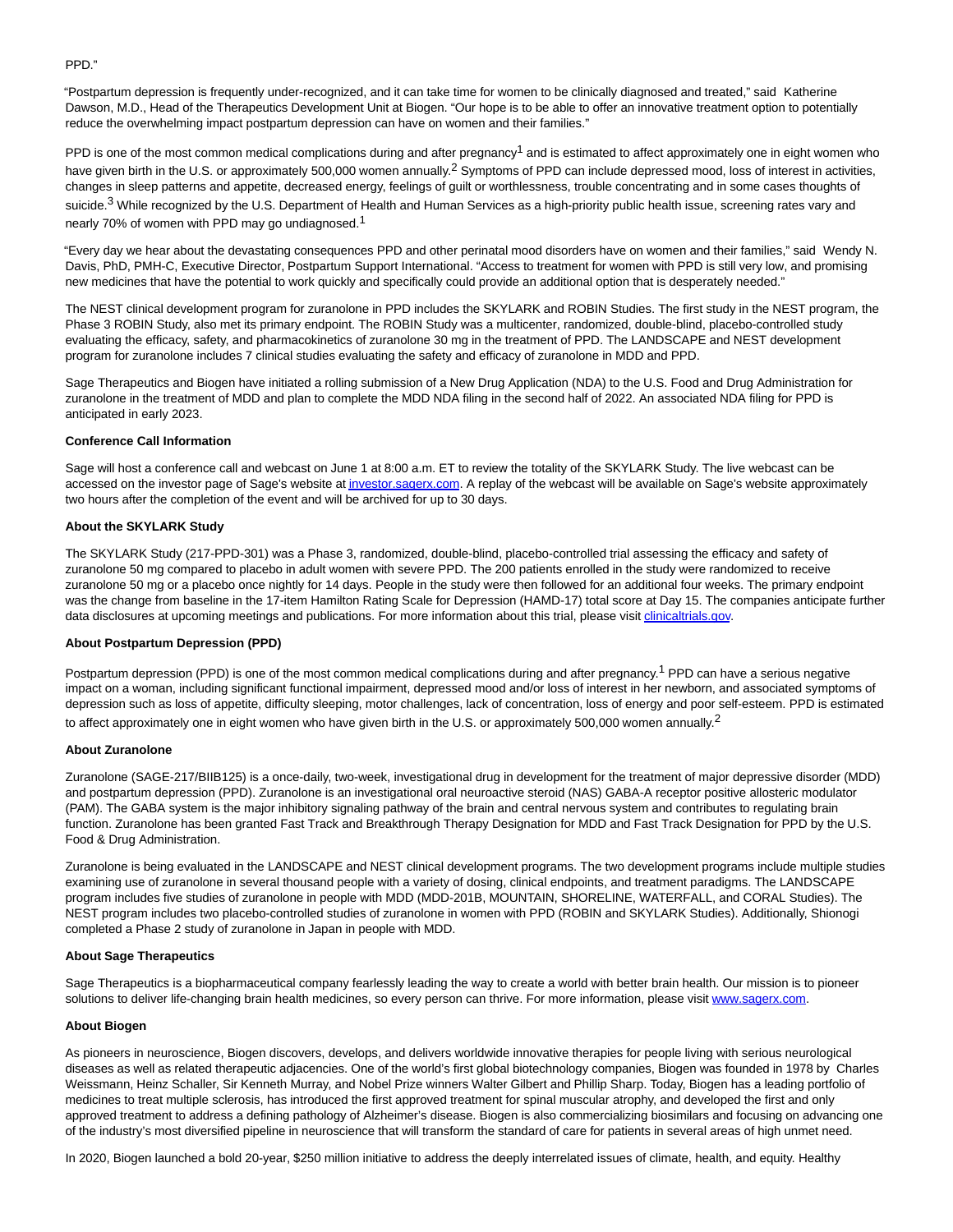Climate, Healthy Lives™ aims to eliminate fossil fuels across the company's operations, build collaborations with renowned institutions to advance the science to improve human health outcomes, and support underserved communities.

We routinely post information that may be important to investors on our website a[t www.biogen.com.](https://cts.businesswire.com/ct/CT?id=smartlink&url=http%3A%2F%2Fwww.biogen.com&esheet=52735971&newsitemid=20220531006081&lan=en-US&anchor=www.biogen.com&index=3&md5=db0c5cb2c0a28474f0bd56efe551a306) Follow us on social media - [Twitter,](https://cts.businesswire.com/ct/CT?id=smartlink&url=http%3A%2F%2Fwww.twitter.com%2Fbiogen&esheet=52735971&newsitemid=20220531006081&lan=en-US&anchor=Twitter&index=4&md5=f27b0d619c7fa21a0ae371abbc721628) [LinkedIn,](https://cts.businesswire.com/ct/CT?id=smartlink&url=http%3A%2F%2Fwww.linkedin.com%2Fcompany%2Fbiogen-&esheet=52735971&newsitemid=20220531006081&lan=en-US&anchor=LinkedIn&index=5&md5=4fa24982109a5a860d3ae185942c26e6) [Facebook,](https://cts.businesswire.com/ct/CT?id=smartlink&url=http%3A%2F%2Fwww.facebook.com%2FBiogen%2F&esheet=52735971&newsitemid=20220531006081&lan=en-US&anchor=Facebook&index=6&md5=4cc1655efdecf63295502bc8d87209e2) [YouTube.](https://cts.businesswire.com/ct/CT?id=smartlink&url=http%3A%2F%2Fwww.youtube.com%2Fc%2Fbiogen&esheet=52735971&newsitemid=20220531006081&lan=en-US&anchor=YouTube&index=7&md5=ac36d2e26fc3505782454590ad7006de)

## **Forward-Looking Statements**

# **Sage Therapeutics Safe Harbor**

Various statements in this release concern Sage's future expectations, plans and prospects, including without limitation our statements regarding: plans for completing the NDA filing for zuranolone in MDD and for submitting an associated NDA filing in PPD, and the anticipated timing of such activities; the potential profile and benefit of zuranolone in the treatment of PPD and MDD; our belief that the data from our clinical programs support the potential of zuranolone in the treatment of PPD; our mission of making zuranolone available as a new treatment option in the treatment of PPD; the potential for approval of zuranolone in the treatment of MDD and PPD; and other statements as to our mission and goals. These statements constitute forward-looking statements as that term is defined in the Private Securities Litigation Reform Act of 1995. These forward-looking statements are neither promises nor guarantees of future performance, and are subject to a variety of risks and uncertainties, many of which are beyond our control, which could cause actual results to differ materially from those contemplated in these forward-looking statements, including the risks that: we may experience delays or unexpected hurdles in our efforts to complete the NDA submission for zuranolone in MDD and to make the associated filing in PPD, and we may not be able to complete such activities on the timelines we expect or at all; the FDA may find inadequacies and deficiencies in our NDA for zuranolone, including in the data we submit, despite prior discussions, and may decide not to accept the NDA for filing; even if the FDA accepts the NDA for filing, the FDA may find that the data included in the NDA are not sufficient for approval and may not approve the NDA; the FDA may decide that the design, conduct or results of our completed and ongoing clinical trials for zuranolone, even if positive, are not sufficient for approval in MDD or PPD and may require additional trials or data which may significantly delay and put at risk our efforts to obtain approval and may not be successful; the FDA may not meet expected review timelines for our NDA; other decisions or actions of the FDA or other regulatory agencies may affect our efforts with respect to zuranolone and our plans, progress or results; results of ongoing or future studies may impact our ability to obtain approval of zuranolone or impair the potential profile of zuranolone; unexpected concerns may arise from additional data, analysis or results from any of our completed studies; we may encounter adverse events at any stage of development that negatively impact further development or that require additional nonclinical and clinical work which may not yield positive results; the need to align with our collaborators may hamper or delay our development and commercialization efforts or increase our costs; the number of patients with PPD, the unmet need for additional treatment options and the potential market for zuranolone in the treatment of PPD, if approved, may be significantly smaller than we expect; and we may encounter technical and other unexpected hurdles which may delay our timing or change our plans, increase our costs or otherwise negatively impact our efforts to gain approval of zuranolone and to make it available as a treatment option for depression or to accomplish other aspects of our mission and goals; as well as those risks more fully discussed in the section entitled "Risk Factors" in our most recent quarterly report with the Securities and Exchange Commission (SEC), as well as discussions of potential risks, uncertainties, and other important factors in our subsequent filings with the SEC. In addition, any forward-looking statements represent our views only as of today, and should not be relied upon as representing our views as of any subsequent date. We explicitly disclaim any obligation to update any forward-looking statements.

#### **Biogen Safe Harbor**

This news release contains forward-looking statements, including statements made pursuant to the safe harbor provisions of the Private Securities Litigation Reform Act of 1995, relating to the potential, benefits, safety and efficacy of zuranolone; the potential clinical effects of zuranolone; the clinical development program for zuranolone; clinical development programs, clinical trials and data readouts and presentations for zuranolone; the potential treatment of MDD and PPD; the potential of Biogen's commercial business and pipeline programs, including zuranolone; the anticipated benefits and potential of Biogen's collaboration arrangement with Sage; and risks and uncertainties associated with drug development and commercialization. These forward-looking statements may be accompanied by words such as "aim," "anticipate," "believe," "could," "estimate," "expect," "forecast," "intend," "may," "plan," "potential," "possible," "will," "would" and other words and terms of similar meaning. Drug development and commercialization involve a high degree of risk and only a small number of research and development programs result in commercialization of a product. Results in early-stage clinical trials may not be indicative of full results or results from later stage or larger scale clinical trials and do not ensure regulatory approval. You should not place undue reliance on these statements, or the scientific data presented.

These statements involve risks and uncertainties that could cause actual results to differ materially from those reflected in such statements, including without limitation, uncertainty of success in the development and potential commercialization of zuranolone; unexpected concerns may arise from additional data, analysis or results of clinical studies of zuranolone; regulatory authorities may require additional information or further studies, or may fail or refuse to approve or may delay approval of Biogen's drug candidates, including zuranolone; the occurrence of adverse safety events; the risks of other unexpected hurdles, costs or delays; failure to protect and enforce data, intellectual property and other proprietary rights and uncertainties relating to intellectual property claims and challenges; product liability claims; third party collaboration risks; and the direct and indirect impacts of the ongoing COVID-19 pandemic on our business, results of operations and financial condition. The foregoing sets forth many, but not all, of the factors that could cause actual results to differ from Biogen's expectations in any forward-looking statement. Investors should consider this cautionary statement as well as the risk factors identified in Biogen's most recent annual or quarterly report and in other reports Biogen has filed with the U.S. Securities and Exchange Commission. These statements are based on Biogen's current beliefs and expectations and speak only as of the date of this news release. Biogen does not undertake any obligation to publicly update any forward-looking statements, whether as a result of new information, future developments or otherwise.

## **References**

- **"**ACOG Committee Opinion No. 757: Screening for Perinatal Depression." Obstetrics and gynecology vol. 132,5 (2018): 1. e208-e212. doi:10.1097/AOG.0000000000002927
- 2. Bauman BL, et al. Morbidity and Mortality Weekly Report. 2020;69(19):575-581
- 3. American Psychiatric Association. (2013). Diagnostic and statistical manual of mental disorders (5th ed.)[.https://doi.org](https://cts.businesswire.com/ct/CT?id=smartlink&url=https%3A%2F%2Fdoi.org%2F10.1176%2Fappi.books.9780890425596&esheet=52735971&newsitemid=20220531006081&lan=en-US&anchor=https%3A%2F%2Fdoi.org%2F10.1176%2Fappi.books.9780890425596&index=8&md5=96079028698e22b8199108c20ce59fcf) /10.1176/appi.books.9780890425596